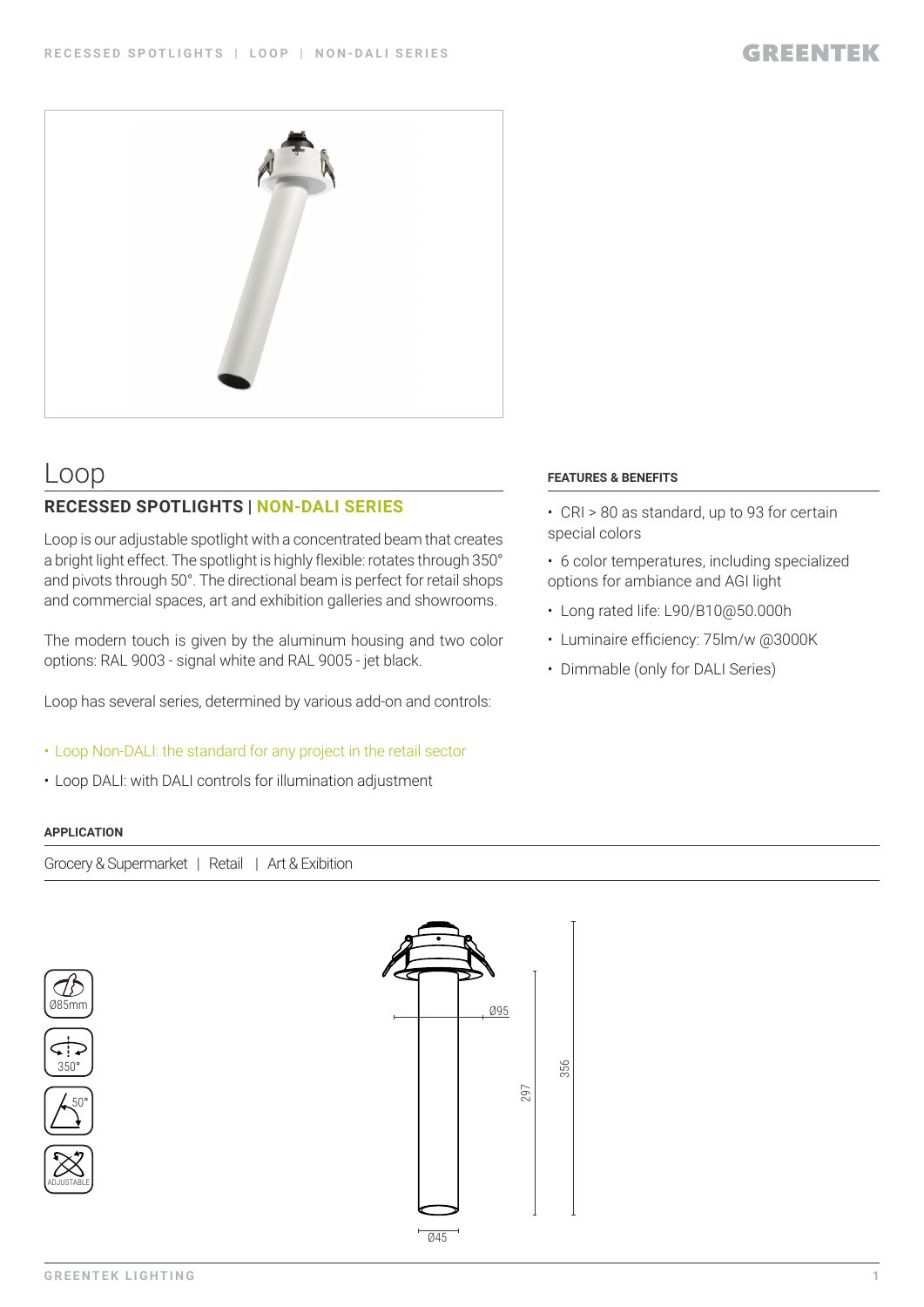### **SPECIFICATIONS**

| Power consumption              |                                |               |                         | <b>12W</b>                                        |  |  |  |
|--------------------------------|--------------------------------|---------------|-------------------------|---------------------------------------------------|--|--|--|
| <b>Dimensions</b>              |                                |               |                         | 045x297±1mm                                       |  |  |  |
| Weight                         |                                |               |                         | 0.8 Kg                                            |  |  |  |
|                                | Housing materials              |               |                         | Aluminium, Glass                                  |  |  |  |
| IK code                        |                                |               |                         | IK <sub>02</sub>                                  |  |  |  |
|                                | THD (at 230V, 50Hz, Full load) |               |                         | $~8\%$                                            |  |  |  |
| Protection class               |                                |               |                         | Safety class 1                                    |  |  |  |
| Operating temperature [°C]     |                                |               |                         | $-20^{\circ}$ C $+45^{\circ}$ C / $-4$ F $+113$ F |  |  |  |
|                                | Operating humidity [%]         |               |                         | $10 \div 85$                                      |  |  |  |
| Power factor                   |                                |               |                         | ≥0.95                                             |  |  |  |
| AC Input [Vac]                 |                                |               |                         | 220 - 240 VAC                                     |  |  |  |
| Lens angle [°]                 |                                |               |                         | 36°                                               |  |  |  |
| Lifespan [h]                   |                                |               |                         | 50,000                                            |  |  |  |
| Housing color                  |                                |               |                         | ○RAL 9003 - signal white, ●RAL 9005 - jet black   |  |  |  |
|                                | Lumen maintenance              |               |                         | L90/B10@50.000h at 25°C                           |  |  |  |
| IP factor                      |                                |               |                         | <b>IP20</b>                                       |  |  |  |
| Control optional               |                                |               |                         | $\overline{\phantom{a}}$                          |  |  |  |
|                                | Warranty [years]               |               |                         | 5                                                 |  |  |  |
| Storage temperature range [°C] |                                |               |                         | -20°C  +55°C / -4F  +131F                         |  |  |  |
| Emergency option               |                                |               |                         |                                                   |  |  |  |
| Light application              | Standard                       | AMB           | AGI                     |                                                   |  |  |  |
| <b>CRI</b>                     | <b>CRI 80</b>                  | <b>CRI 80</b> | <b>CRI 93</b>           |                                                   |  |  |  |
| CCT [K]                        | 3000K/4000K                    | 2200K         | AGI3000/AGI3500/AGI4000 |                                                   |  |  |  |
| MacAdam                        | 3                              | 3             | 3                       |                                                   |  |  |  |
|                                |                                |               |                         |                                                   |  |  |  |

CRI - Color rendering, CCT - Color temperature, MacAdam - Color consistency

#### **LIGHT DISTRIBUTION**

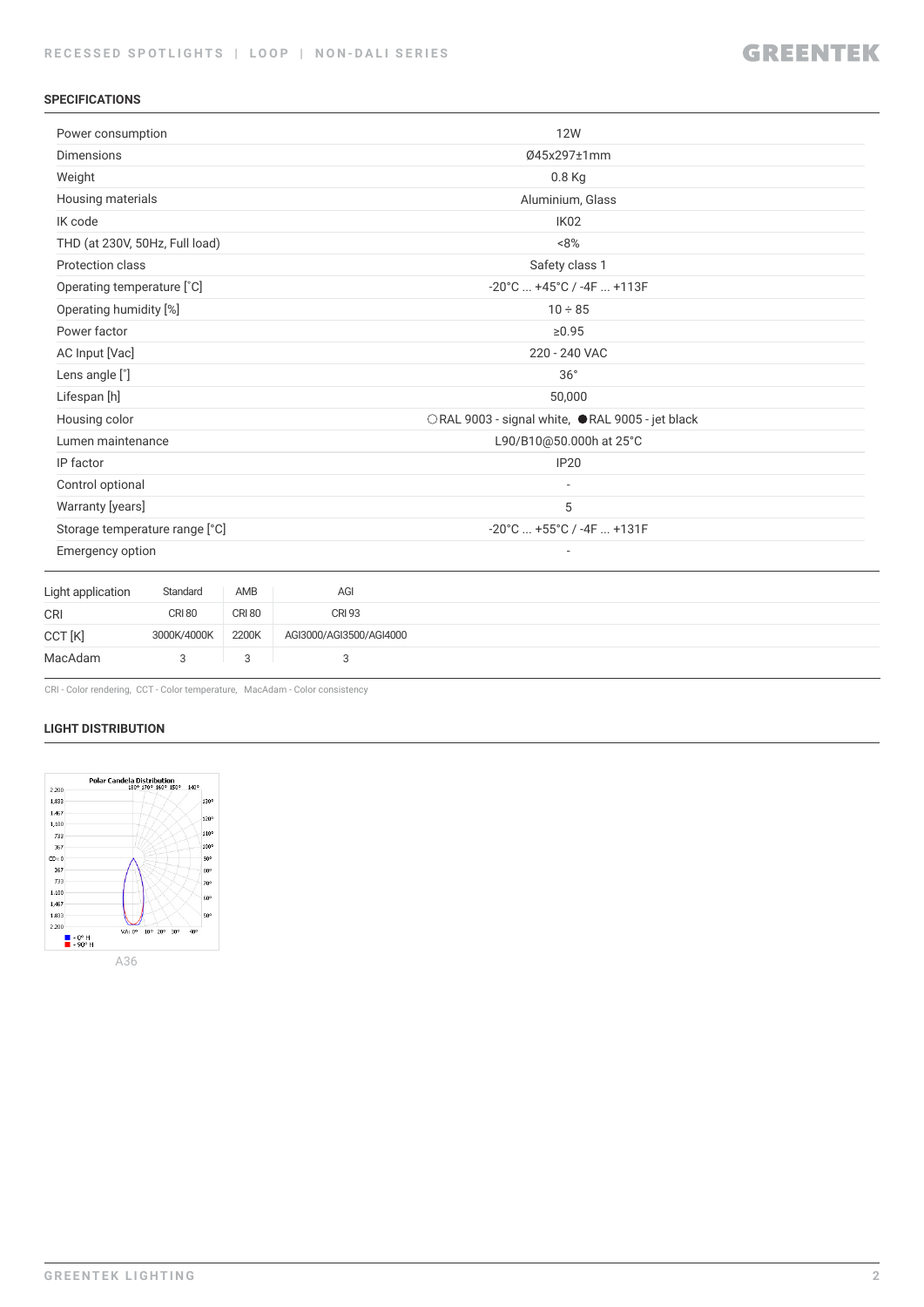#### **TOLERANCES**

#### **Luminous flux tolerances:** -/+ 5%

**Consumption tolerance: -/+ 5% for Non-DALI | -/+ 10% for Non-DALI & KIT EM | -/+ 10% for DALI | -/+ 15% for DALI & KIT EM** 

#### **BATTERY WARRANTY**

**Non-DALI EM & DALI EM:** 12 months warranty **Non-DALI & DALI: -**

#### **MAXIMUM NO. OF LUMINAIRES ON A CIRCUIT**

|                              | Control<br>type | <b>Circuit Breaker Type</b> |    |    |     |    |    |  |
|------------------------------|-----------------|-----------------------------|----|----|-----|----|----|--|
| <b>Luminaire</b><br>Power(W) |                 |                             | B  |    | C   |    |    |  |
|                              |                 | 20                          | 16 | 10 | 20  | 16 | 10 |  |
| 8-20W                        | Non-DALI        | 62                          | 50 | 31 | 104 | 85 | 52 |  |
| 23-35W                       | Non-DALI        | 24                          | 20 | 10 | 47  | 40 | 20 |  |
| 42W                          | Non-DALI        | 20                          | 16 | 8  | 38  | 32 | 16 |  |
| 8-20W                        | DALI            | 62                          | 50 | 31 | 104 | 85 | 52 |  |
| 23-27W                       | DALI            | 25                          | 21 | 13 | 50  | 42 | 26 |  |
| 34-42W                       | DALI            | 17                          | 14 | 9  | 34  | 28 | 18 |  |

#### **RISK GROUP**

| <b>Standard (CRI80)</b> | RG1             |
|-------------------------|-----------------|
| FOOD (BVF, FBS, FSM)    | RG1             |
| FOOD ≤35W (FZM, FSH)    | RG1             |
| FOOD >35W (FZM, FSH)    | RG <sub>2</sub> |
| FAS                     | RG1             |
| <b>AMB2200</b>          | RG1             |
| <b>ART</b>              | RG1             |
| AGI                     | RG1             |
| CRI90                   | RG1             |
| <b>CRI95</b>            | RG1             |
| ENT                     | RG1             |

#### **RG1**

The evaluation of photobiological safety is carried out according to the standard IEC 62471:2008 ("Photobiological safety of lamps and lamp systems"). Following the definition of the risk grouping system of the mentioned IEC standard, the LEDs mounted on this family fall into the class "Low Risk (RG1 – No photobiological hazard under normal behavioral limitations)". Under real circumstances (regarding exposure time, pupils, observation distance), it is assumed that there is no endangerment to the eye from these devices. As a matter of principle, however, it should be mentioned that intense light sources have a high secondary exposure potential due to their blinding effect.

#### **RG2**

The evaluation of photobiological safety is carried out according to the standard IEC 62471:2008 ("Photobiological safety of lamps and lamp systems"). Following the definition of the risk grouping system of the mentioned IEC standard, the LEDs mounted on this family fall into the class "Moderate Risk (RG2)". Under real circumstances (regarding exposure time, pupils, observation distance), it is assumed that there is no endangerment to the eye from these devices. As a matter of principle, however, it should be mentioned that intense light sources have a high secondary exposure potential due to their blinding effect.